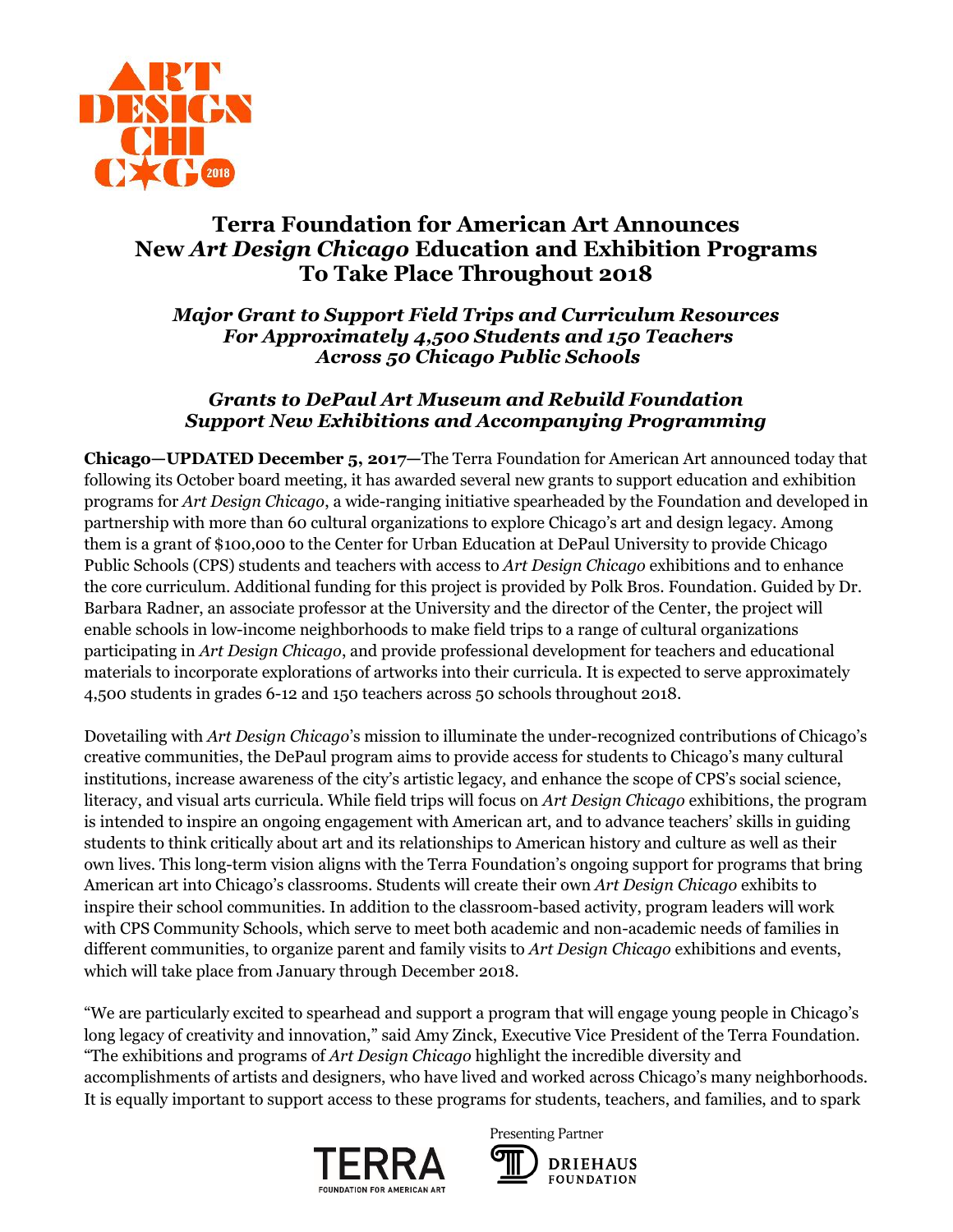engagement and dialogue about the role Chicago's creative communities have played in shaping our city—a conversation we hope will continue well beyond next year."

As part of its October board meeting, the Terra Foundation also confirmed grant support for exhibitions being organized by DePaul Art Museum and Rebuild Foundation, adding two more shows to *Art Design Chicago*'s vibrant exhibition schedule. *Barbara Jones-Hogu: Resist, Relate, Unite 1968-1975* at the DePaul Art Museum will mark the first solo museum exhibition dedicated to the work of artist Barbara Jones-Hogu. A founding member of AfriCOBRA, an African American artist collective established in 1968, Jones-Hogu is often credited with shaping the group's visual identity, which is characterized by the use of vivid colors and prominent incorporation of text. The exhibition will trace the artist's development, from her earlier woodcuts and lithographs to her mature large-scale, colorful prints, emphasizing Jones-Hogu's tremendous contributions to activist art movements of the period. Together, the works highlight Jones-Hogu's distinct approach and aesthetic, while also contextualizing her work within the Black Arts Movement and the wider Chicago artistic community. The exhibition, on view January 11 through March 25, 2018, will be accompanied by a catalogue, with approximately 30 color illustrations, an interview, and essays on the influence of her work on her peers as well as contemporary practitioners.

*A Johnson Publishing Story* is being organized by Theaster Gates for Rebuild Foundation, and will be presented at the Stony Island Arts Bank on Chicago's South Side. The presentation will examine the legacy of the Johnson Publishing Company (JPC), publisher of *Jet* and *Ebony* magazines, and its role in defining and disseminating a black aesthetic and culture to national and international audiences in the mid-20th century. The installation will spotlight the JPC collections held by the Rebuild Foundation, including books, periodicals, ephemera, paintings, and sculpture, as well as the furnishings that were custom-designed for JPC's original offices in downtown Chicago. Responses to these materials by contemporary artists will be included as part of the project, highlighting the ongoing importance and relevance of the company in American culture. The installation will be on view June through August 2018. A short documentary, brochure, and broadside poster, further detailing JPC's rise to prominence as the largest African Americanowned publishing firm in the United States, will also be produced. Together, these project components will demonstrate JPC's influence on popular conceptions of Black identity and culture, in and beyond Chicago.

Additional information regarding currently confirmed exhibitions, programs, and projects for *Art Design Chicago* can be found on the initiative's website at [www.ArtDesignChicago.org.](http://www.artdesignchicago.org/)

## **About Art Design Chicago**

*Art Design Chicago* is a spirited celebration of the unique and vital role Chicago plays as America's crossroads of creativity and commerce. Spearheaded by the Terra Foundation for American Art, this citywide partnership of more than 60 cultural organizations explores Chicago's art and design legacy and continued impact with more than 25 exhibitions, hundreds of events, as well as the creation of several scholarly publications and a four-part documentary presented throughout 2018.

Support for Art Design Chicago is provided by the Terra Foundation for American Art and Presenting Partner The Richard H. Driehaus Foundation. Additional funding for the initiative is provided by Leslie Hindman Auctioneers, the John D. and Catherine T. MacArthur Foundation, and the Joyce Foundation. The Chicago Community Trust, Leo Burnett, and Polk Bros. Foundation are providing in-kind support. [www.ArtDesignChicago.org](http://www.artdesignchicago.org/) **#ArtDesignChicago**